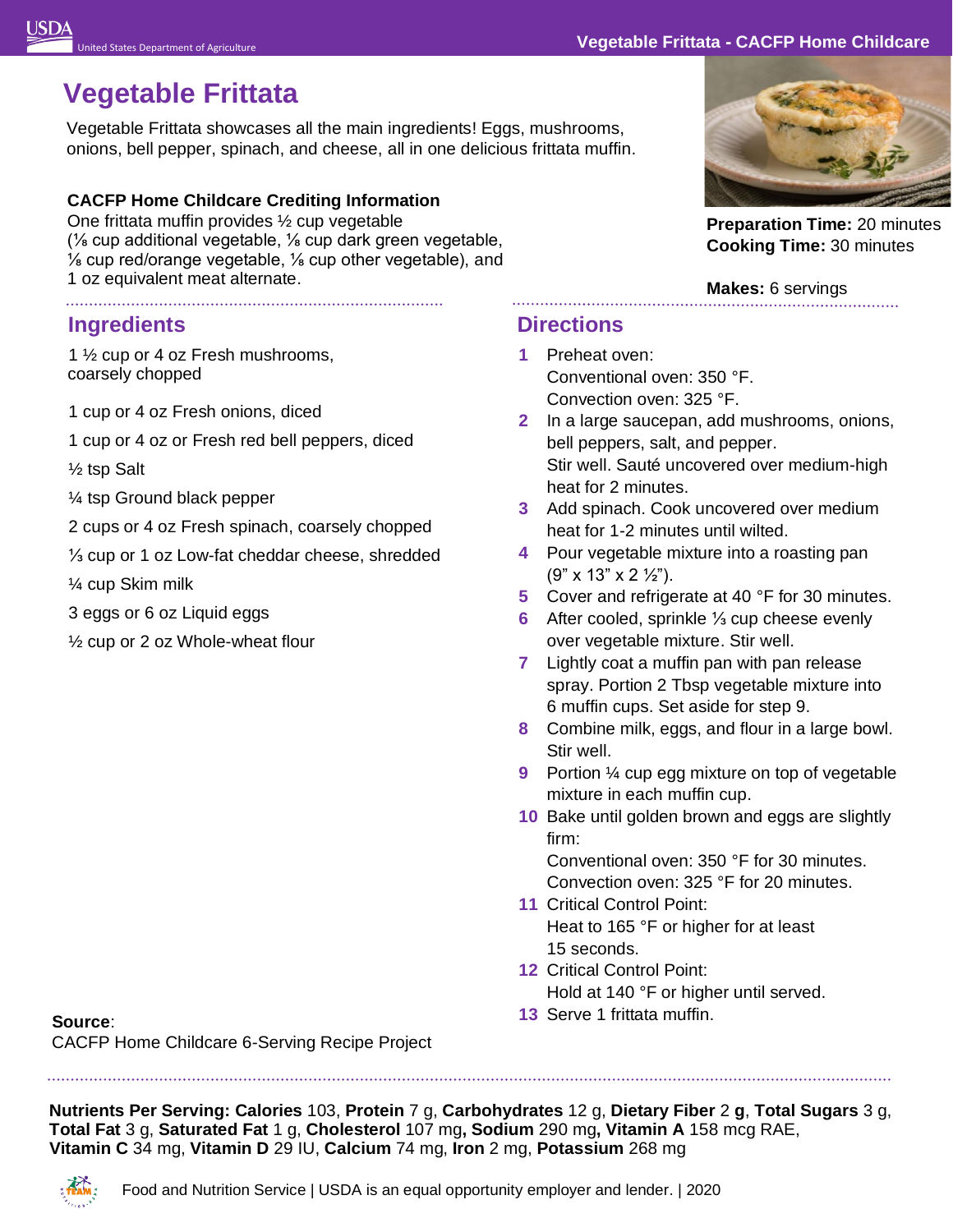

# **Vegetable Frittata**

Vegetable Frittata showcases all the main ingredients! Eggs, mushrooms, onions, bell pepper, spinach, and cheese, all in one delicious frittata muffin.

### **CACFP Adult Portion Crediting Information**

One frittata muffin provides ½ cup vegetable (¼ cup additional vegetable, ⅛ cup red/orange vegetable, ⅛ cup other vegetable), and 2 oz equivalent meat alternate.

| <b>INGREDIENTS</b>                    | <b>25 SERVINGS</b> |                | <b>50 SERVINGS</b> |                 | <b>DIRECTIONS</b>                                                                                                                                  |
|---------------------------------------|--------------------|----------------|--------------------|-----------------|----------------------------------------------------------------------------------------------------------------------------------------------------|
|                                       | Weight             | <b>Measure</b> | Weight             | <b>Measure</b>  | <b>Recommend to prepare</b><br>and cook in batches of 25 servings                                                                                  |
|                                       |                    |                |                    |                 | Preheat oven:<br>Conventional oven: 350 °F.<br>Convection oven: 325 °F.                                                                            |
| *Fresh mushrooms,<br>coarsely chopped | 1 lb               | 1 qt 1 cup     | 2 <sub>lb</sub>    | $2$ qt 2 cups   | In a large stock pot, add mushrooms, onions, bell<br>peppers, salt, and pepper. Stir well. Sauté uncovered<br>over medium-high heat for 2 minutes. |
| *Fresh onions, diced                  | 1 <sub>lb</sub>    | 3 cups         | 2 <sub>lb</sub>    | 1 qt 2 cups     |                                                                                                                                                    |
| *Fresh red bell peppers,<br>diced     | 1 lb 4 oz          | 1 qt           | 2 lb 8 oz          | 2 <sub>qt</sub> |                                                                                                                                                    |
| Salt                                  |                    | $2$ tsp        |                    | 1 Tbsp 1 tsp    |                                                                                                                                                    |
| Ground black pepper                   |                    | 1 tsp          |                    | 2 tsp           | Add spinach. Cook uncovered over medium heat for<br>1-2 minutes until wilted.                                                                      |

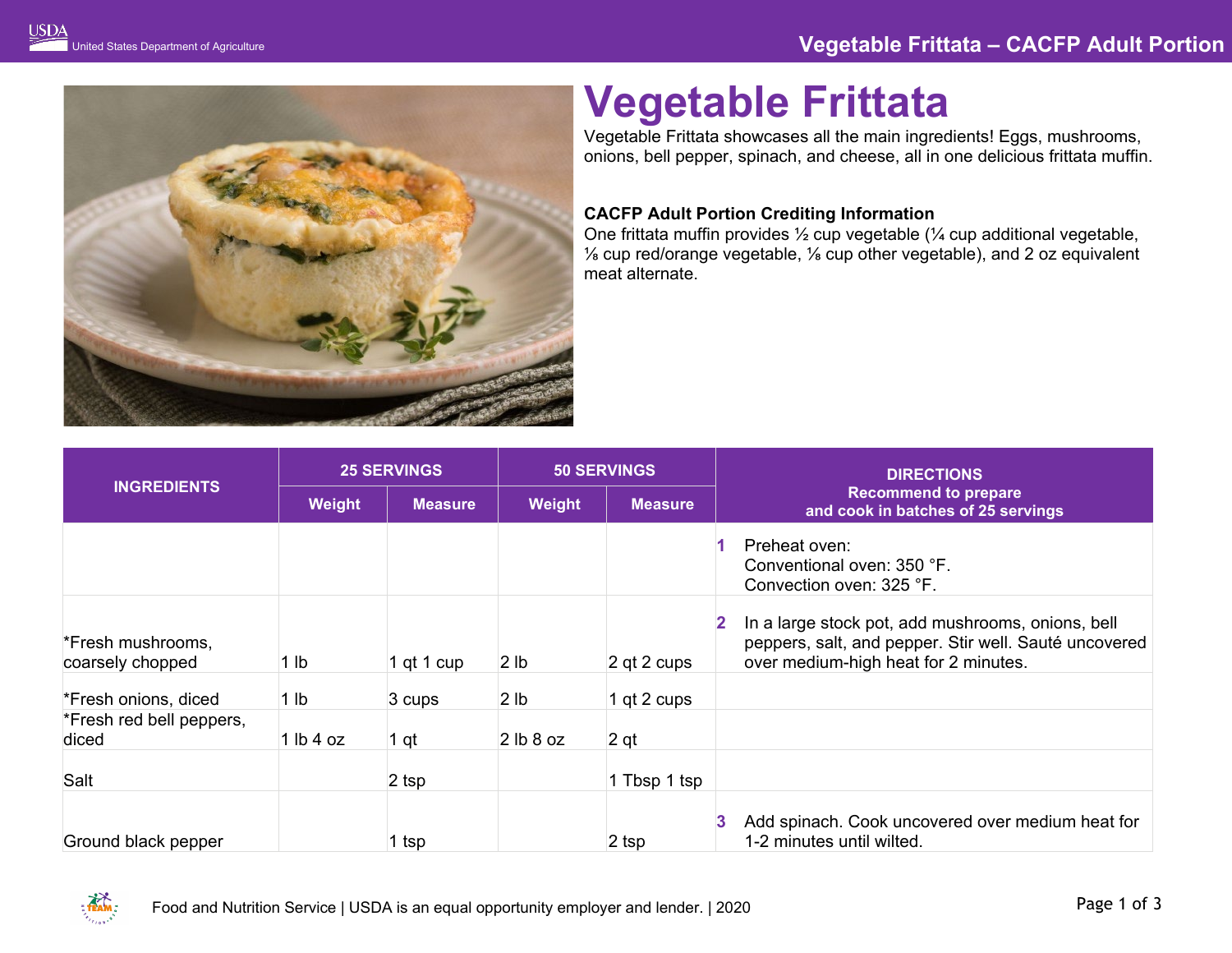|                                     | <b>25 SERVINGS</b> |                               | <b>50 SERVINGS</b> |                  |   |                                                                                                                                                                                                                                                                                                 |
|-------------------------------------|--------------------|-------------------------------|--------------------|------------------|---|-------------------------------------------------------------------------------------------------------------------------------------------------------------------------------------------------------------------------------------------------------------------------------------------------|
| <b>INGREDIENTS</b>                  | Weight             | <b>Measure</b>                | Weight             | <b>Measure</b>   |   | <b>DIRECTIONS</b>                                                                                                                                                                                                                                                                               |
| *Fresh spinach,<br>coarsely chopped | 1 <sub>lb</sub>    | 2 <sub>qt</sub>               | 2 <sub>lb</sub>    | 1 gal            |   | Pour 2 qt (about 3 lb 10 oz vegetable mixture into a<br>steam table pan $(12" \times 20" \times 2'2")$ .<br>For 25 servings, use 1 pan.<br>For 50 servings, use 2 pans.                                                                                                                         |
|                                     |                    |                               |                    |                  | 5 | Cover and refrigerate at 40 °F for 30 minutes.                                                                                                                                                                                                                                                  |
|                                     |                    |                               |                    |                  |   | After cooled. drain excess liquid from spinach using a<br>strainer if needed. Place spinach mixture in a bowl<br>and sprinkle 2 cups (about 8 oz) cheese over<br>spinach. Stir well.                                                                                                            |
| Low-fat cheddar cheese,<br>shredded | 8 oz               | 2 cups                        | 1 <sub>lb</sub>    | 1 <sub>qt</sub>  |   | Lightly coat muffin pan (20 $\frac{1}{2}$ " x 14") with pan release<br>spray. Using a 1/4 cup measuring cup portion (about 2<br>oz) vegetable mixture into each muffin cup<br>(25 muffins). Set aside for step 9.<br>For 25 servings, use 2 muffin pans.<br>For 50 servings, use 3 muffin pans. |
| Skim milk                           |                    | 1 cup                         |                    | 2 cups           |   | Combine milk, eggs, and flour in a large bowl.<br>Stir well.                                                                                                                                                                                                                                    |
| Whole Eggs                          | 2 lb 10 oz         | 1 qt 1 cup                    | 5 lb 4 oz          | 2 qt 2 cups      | 9 | Using a $\frac{1}{4}$ measuring cup portion $\frac{1}{4}$ cup (about 2 oz)<br>egg mixture on top of vegetable mixture in each<br>muffin cup.                                                                                                                                                    |
| Whole-wheat flour                   | 7 oz               | $1\frac{1}{2}$ cups<br>1 Tbsp | 14 oz              | 3 cups<br>2 Tbsp |   | 10 Bake until golden brown and eggs are slightly firm:<br>Conventional oven: 350 °F for 30 minutes.<br>Convection oven: 325 °F for 20 minutes.                                                                                                                                                  |
|                                     |                    |                               |                    |                  |   | 11 Critical Control Point:<br>Heat to 165 °F or higher for at least 15 seconds.                                                                                                                                                                                                                 |
|                                     |                    |                               |                    |                  |   | 12 Critical Control Point:<br>Hold for hot service at 140 °F or higher.                                                                                                                                                                                                                         |
|                                     |                    |                               |                    |                  |   | 13 Serve 1 frittata muffin.                                                                                                                                                                                                                                                                     |